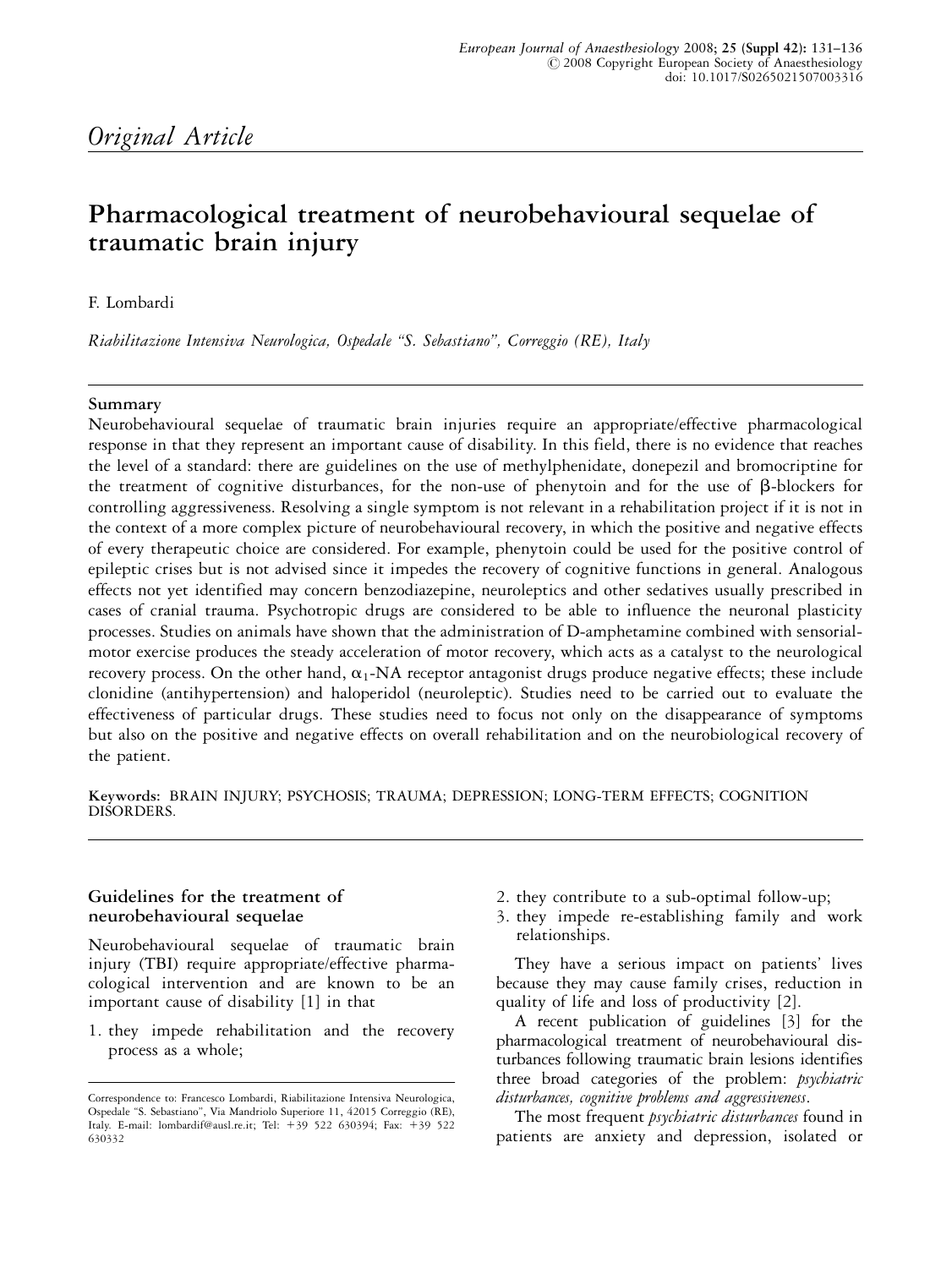together, and less frequently there are real psychotic syndromes [4].

The most frequently encountered cognitive disturbances, in great synthesis, are attention/concentration deficits and the speed of mental elaboration, manifested in the inability to concentrate, distractibility, difficulty in understanding more than one task at a time, confusion and perplexity in thought, tiredness and increased time and effort in carrying out simple tasks [5,6] and memory deficit, with loss in the processes of codification and recall of information [7]; as well as *disturbances of execution* functions like reasoning, planning, inhibition, organizing and the ability to plan sequences [8].

Psycho-motor agitation and aggressiveness are seen right from the early stages of recovery and can damage the health of the patient and of his/her caregivers [9]. They are characterized by low tolerance of frustration and explosive behaviour set off by the slightest provocation and often without warning [10]. The aggressiveness can be verbal or even physical with the risk of damage for objects or people.

Systematic research in trials on pharmacological efficacy, carried out within the setting of neurobehavioural sequelae as defined above, has provided a scene of light and shade for advances in research on rehabilitation [3].

First of all, there is no evidence reaching the level of a Standard for any one of the three categories of neurobehavioural problems, a fact that highlights the chronic lack of studies in this field.

Nor is there evidence that reaches the level of Guidelines for psychiatric disturbances; however, the following guidelines are present for

- (a) the pharmacological treatment of cognitive disturbances:
	- 1. phenytoin causes damage to the general cognitive functions, and should not, therefore, be administered;
	- 2. methylphenidate  $(0.25-0.30$  mg kg<sup>-1</sup> twice daily) is recommended for increasing the attention function, speeding-up cognitive processes and increasing sustained attention;
	- 3. donepezil  $(5-10 \text{ mg day}^{-1})$  is recommended for improving attention and memory in the sub-acute or chronic stages of recovery;
	- 4. bromocriptine (2.5 mg) is recommended for improving some aspects of executive functioning; and
- (b) the pharmacological management of aggressiveness:
	- 1.  $\beta$ -blockers (propranolol 420–52 mg day<sup>-1</sup>; pindolol  $40-100$  mg day<sup>-1</sup>) are effective in the treatment of aggressiveness following brain trauma.

The following recommendations are, instead, to be considered as treatment options:

- <sup>&</sup>gt; use of tricyclic antidepressants, selective serotonin reuptake inhibitors (SSRI), Benzodiazepine, atypical antipsychotics for apathy, anxiety and psychosis;
- <sup>&</sup>gt; use of stimulants (methylphenidate), prodopaminergics (amantadine) for the improvement of cognitive functions in general;
- <sup>&</sup>gt; use of stimulants (destromethorphane), prodopaminergics (amantadine), cholinesterase inhibitors (physostigmine) for the improvement of attention and speed of elaboration;
- <sup>&</sup>gt; use of stimulants (methylphenidate) and CDP choline for the improvement of memory;
- <sup>&</sup>gt; use of stimulants (methylphenidate), cranial electrical stimulus, Homeopathy, SSRI (sertraline and paroxetine), antiepileptics (valproate), antimaniacals (lithium), antidepressants (amitriptyline, desipramine, buspirone) to control aggressivity.

The publication of these recommendations certainly represents a positive starting point for a body of doctrine under construction, and demonstrates that studies of good methodological quality are being produced. However, at the same time it confirms that there are substantial gaps concerning therapeutic questions commonly seen in rehabilitation clinical practice.

Despite this, the publication is still a positive contribution, which allows rationalization of a rather fragmented subject, and is of great clinical relevance. The guidelines quoted are unsatisfactory for at least two reasons:

- 1. the therapeutic efficacy of the pharmacological intervention is evaluated on the basis of resolving single symptoms without placing the intervention into the more complex context of the neurological recovery of the individual;
- 2. the possibility that the effective elimination of a symptom coincides with an 'inhibition' or a 'slow-down' of the neurobiological recovery (negative effect on neuronal plasticity) is not taken into consideration.

# Treating a neuropsychological symptom pharmacalogically: how objectives change according to the context

Current clinical rehabilitation practice is carried out by interdisciplinary workgroups (doctor, nurse, physiotherapist, logopedist, psychologist) and the solution to single problems is set inside a global therapeutic rehabilitation project, which considers the person as a whole, from different points of view. The core of the rehabilitation project is represented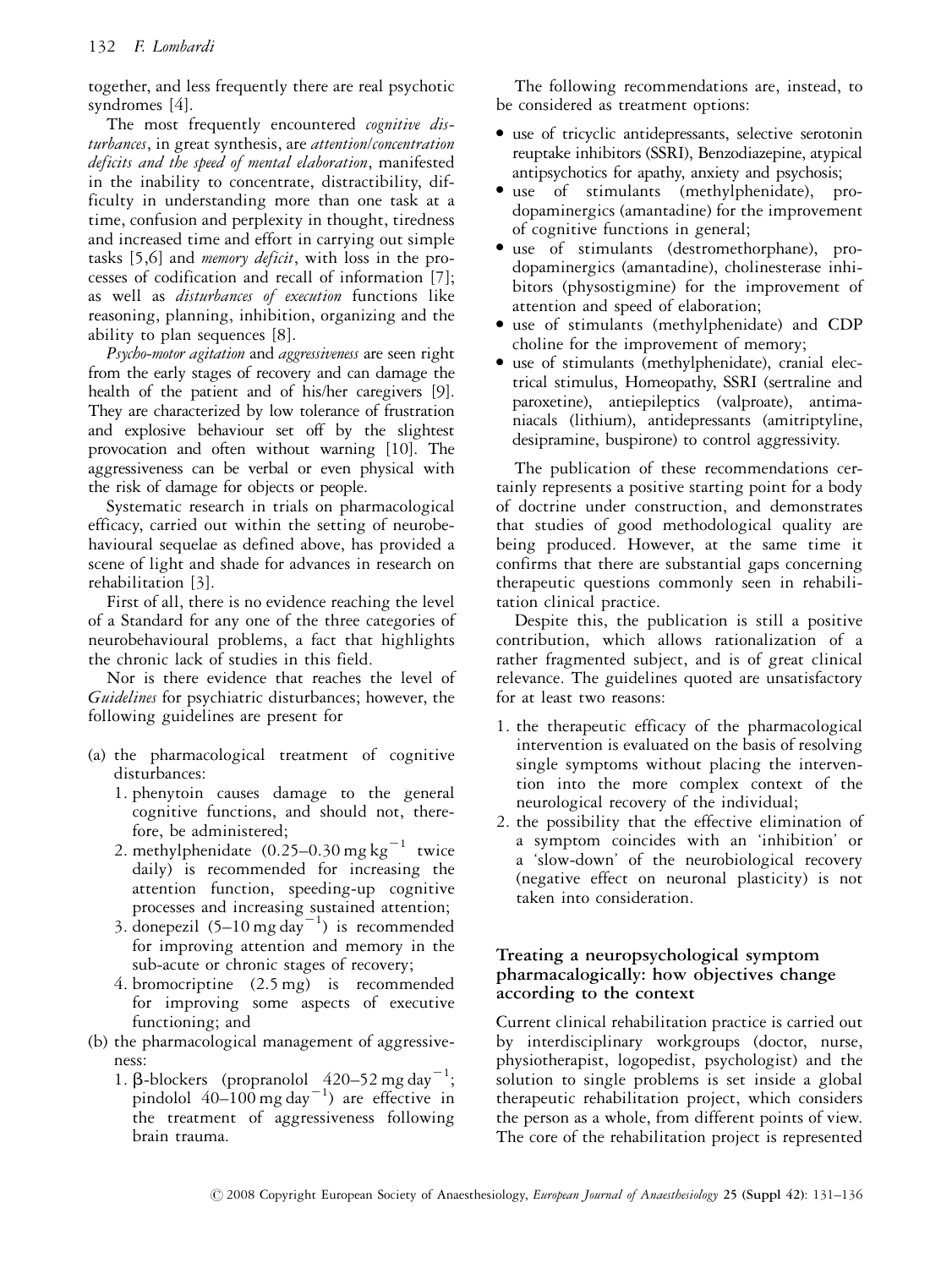by a general strategy, which has the objective of speeding up the neurobiological recovery process of the patient. It is constituted by programmes adopted by single professionals who, though acting as single units, must act coherently with the general project.

To better clarify the dynamics that are generated between the rehabilitation project and the single programmes, a plausible example of clinical discussion as could occur within a neuro-rehabilitation team is given below.

'The patient is agitated, aggressive; the nurses are worried because he/she refuses the therapy and inadvisedly tries to get out of bed risking accidental falls; according to the doctor the most effective therapy is a neuroleptic which is administered and within a few days the patient is effectively sedated:

Thus sedated, the patient no longer collaborates with the therapist who complains to the team, and considers the effect of the drug negative, since he/she notes less psychomotor initiative and less collaboration in active motor treatment.

According to the nurses it is better to have the patient sedated and quiet in bed.

According to the therapist it is better to have the patient active, collaborative and motor efficient.

On the basis of these points of view it is necessary to make a choice which guarantees efficient sedation without negative effects on motor ability.'

As one notes in the example, the team is looking for an effective drug for sedation, which does not have undesired effects on the neuromotor, cognition or psychomotor sides. This need is confirmed by a statement already pointed out in the literature, according to which individuals with TBI are refractory to treatment with the usual psychotropic drugs, in that they are not responsive and more easily subject to undesired effects [11]. That is, many clinicians have the impression that some drugs in common use are not efficient or are associated with excessive toxicity in traumatized patients, and this is reported mainly for psychiatric types of drugs. The guidelines we previously referred to dedicate a specific section to this aspect and conclude that there is no reason to believe that cranial trauma patients are less responsive to psychotropic drugs and that the full range of undesired effects observed in the general population can also be found in TBI patients [3].

If the question is posed in terms of 'prevalence' this conclusion could be completely acceptable. However, if it is posed in terms of 'how much the undesired effect weighs' on the neurological recovery of a patient who also has a cognitive and/ or motor deficit, then it could be worth making substantial revisions to the published conclusions.

It is one thing to provoke iatrogenic parkinsonism in a psychotic patient who is intact from a motor point of view and another to provoke it in a patient with a concomitant pyramidal or cerebral deficit: the impact on the independence of life is different.

The argument is not dissimilar from that used by the guidelines when they advise against the use of phenytoin in cranial trauma, in that it impedes the recovery of cognitive function in general. How many drugs have a negative effect on cognitive function? How many of these do we prescribe for cranial trauma patients? How many antiepileptics, neuroleptics, anxiolytics or antidepressants negatively influence the cognitive function of a patient already affected by a constellation of cognitive deficits provoked by trauma lesions? What has been demonstrated for phenytoin may also be suspected for a number of other sedating drugs, even though, to date, there are no experimental demonstrations.

We know the damaging effects of these drugs on cognitive function, thanks to the clinical information gathered on other patient populations, for example, the elderly.

It is known that among the elderly the long-term use of benzodiazepine increases the incidence of confusional postoperatory states [12] and represents an increased risk factor for cognitive decline [13]. The negative effect of the administration of benzodiazepine on the cognitive function has also been shown on healthy adults, in terms of a reduction of visuo-spatial ability and sustained attention [14,15], as well as meta-mnemonic ability, which is an accurate memory perspective, a function that requires participation and awareness [16]. A meta-analysis has calculated a moderate to large negative effect on all the cognitive domains when comparing long-term benzodiazepine users and controls [17].

The effect of neuroleptics on cognitive function is difficult to evaluate, but this field also has available indirect information on the negative effects.

A short period of administration of neuroleptics to healthy subjects has shown, in comparison to placebo, the appearance of disturbances of psychomotor functions and of verbal memory in association with atypical neuroleptics (olanzapine) and not with haloperidol [18]. A meta-analysis, however, clarifies that the negative effect of the haloperidol is dose dependent [19] and only appears at high doses  $(>10 \text{ mg})$ , with the deleterious effects for doses higher than 24 mg. The condition of patients with schizophrenia is different, since during a psychotic attack they show notably diminished cognitive functions: in these patients the administration of atypical neuroleptics has shown cognitive improvement [20], better than that seen with atypical neuroleptics, even though at low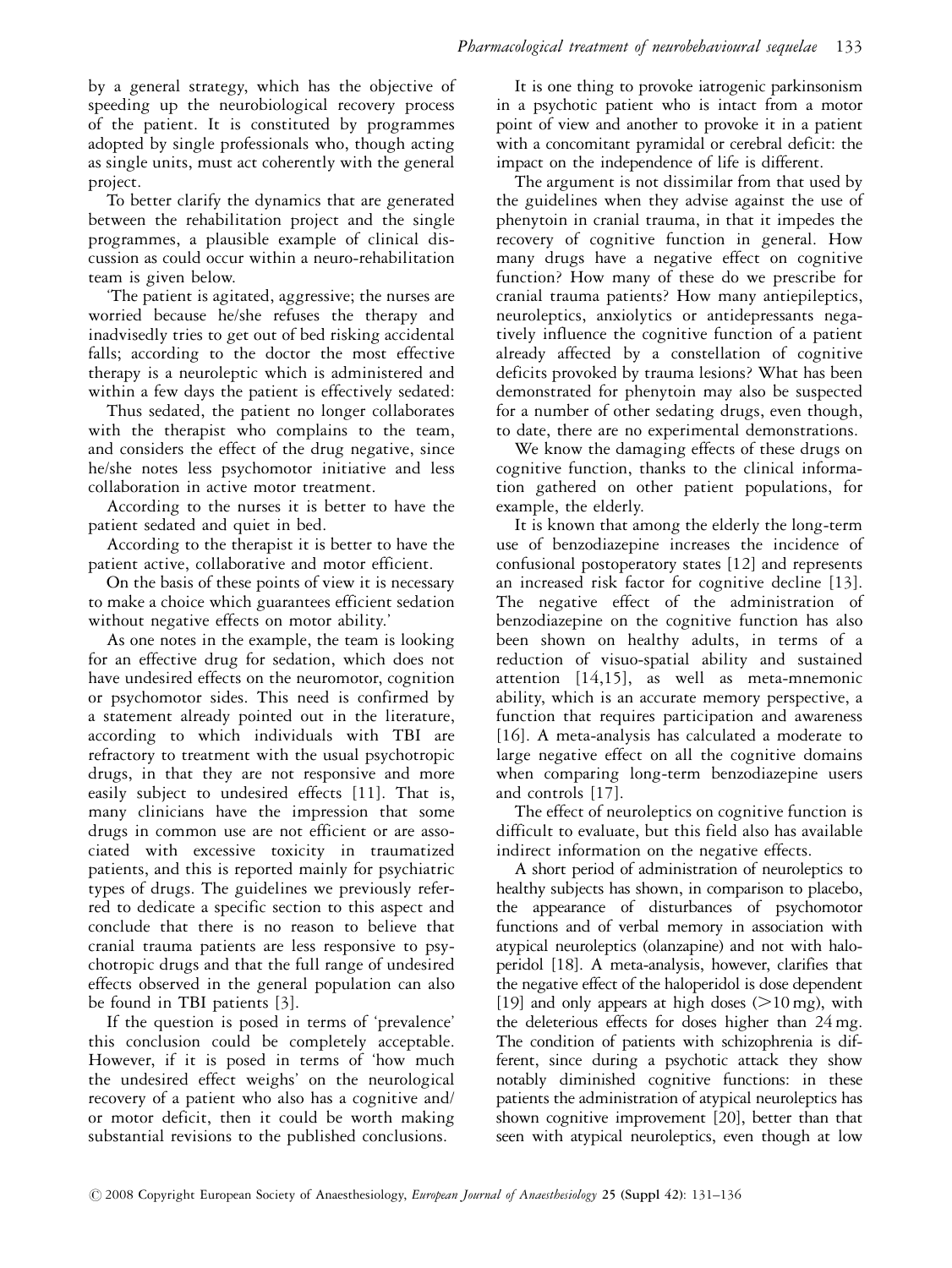doses of haloperidol; such a difference in benefit is minimal [21].

Summing up, it is known that the administration of psychotropic drugs provokes undesired negative effects both on the motor side and on the cognitive side, and this knowledge leads us to recommend a cautious attitude in administering drugs to cure aggressiveness or psychiatric disturbances in TBI patients. The choice of these molecules, besides, should always be associated with dose moderation without nearing drug dosages normally reached in healthy patients.

# Is the prescribed drug favouring or inhibiting neurobiological recovery?

As already mentioned, the second aspect to take into consideration when prescribing a psychotropic drug concerns knowledge of the action of the drug on the neurobiological recovery, which, as is known, depends on the neuronal plasticity processes [22].

It is supposed that some drugs can influence such processes in a positive or negative way and biological evidence of such effects comes from studies carried out on animals. It has long been known that cranial trauma reduces cerebral concentrations of monoaminergic neurotransmitters [23] and clinicians have experienced, mostly found in anecdotal annotations, clear accelerations of neurological recovery from brain trauma on the administration of monoaminergic drugs [24,25].

The most interesting animal experiment studies on this theme were conducted on rats and cats treated with unilateral ablations of the motorsensorial cortex, in which the administration of D-amphetamine combined with motor-sensorial exercise produced an acceleration of recovery measured by walking on a beam [26,27].

According to the author the experiment increases, in a stable way, the speed of recovery of a neuromotor ability, which the cat is able to reacquire spontaneously over a longer period, and the administration of the neurotransmitter drug associated with motor-sensorial exercise acts as a catalyst in the process of neurological recovery.

The studies carried out have clarified extremely interesting aspects of this phenomenon, especially that the drug alone does not have the same positive effect as when administered together with motorsensorial exercise; this was demonstrated by impeding the animal from physical exercise through opportune body restriction [26,28]. Once the experiment was completed, the recovered neuromotor ability remained stable over time, confirming that is was not a cosmetic effect, but a real neuromotor recovery; in contrast to the recorded positive

effects on recovery through the work of neurotransmitter drugs, negative effects of the action of their natural antagonists demonstrate that the administration of some drugs may even have a negative function [27,29].

Studies carried out with pure receptor antagonists have shown that the stimulation of the  $\alpha_1$ -NA receptors is a central element of this positive effect on the functional recovery after cortical lesions [27] and that:

- 1. the central antagonists of the  $\alpha_1$ -adrenergic receptors inhibit motor recovery (prazosine and phenoxybenzamine);
- 2. the antagonists of the  $\alpha_2$ -adrenergic receptors, acting at a central level, increase the release of norepinefrine and favour motor recovery (ioimbine and idazoxan);
- 3. the  $\alpha_2$ -adrenergic agonists have an inhibitory effect (clondine);
- 4. the antagonists of the  $\alpha_2$ -adrenergic receptors have no negative effect on the motor recovery (b-blockers);
- 5. haloperidol produces a negative effect, it being a dopaminergic antagonist and also a noradrenergic antagonist.

Reading the data from animal experimentation must be carried out with caution, especially when the intention is to derive information to translate to human clinical experience.

What is sure, though, is that while the certainty of the effect of a single drug is not predictable, it is possible to set up a conceptual scheme to analyse the potential benefit or damage of a group of neurotransmitter drugs, and on the basis of this scheme, to compare the therapeutic choices for single symptoms: classifying macrocategories of drugs on the basis of a potential effect favouring or inhibiting neurobiological recovery.

Although there is no certainty about their positive effect, the suspicion that commonly used drugs, such as clondine used for antihypertension, or haloperidol prescribed for controlling psycho-motor agitation, inhibit recovery has led to a continuous effort to find alternatives for every symptomatic therapeutic choice.

Efficiency studies, which do not have the disappearance of some symptom as their end goal but evaluate the results according to a global vision of recovery that only the interdisciplinary approach provides are indispensable.

- 1. Objective: inhibit the symptom Outcome: 'disappearance of the symptom';
- 2. Objective: inhibit the symptom without producing negative effects on the rehabilitation project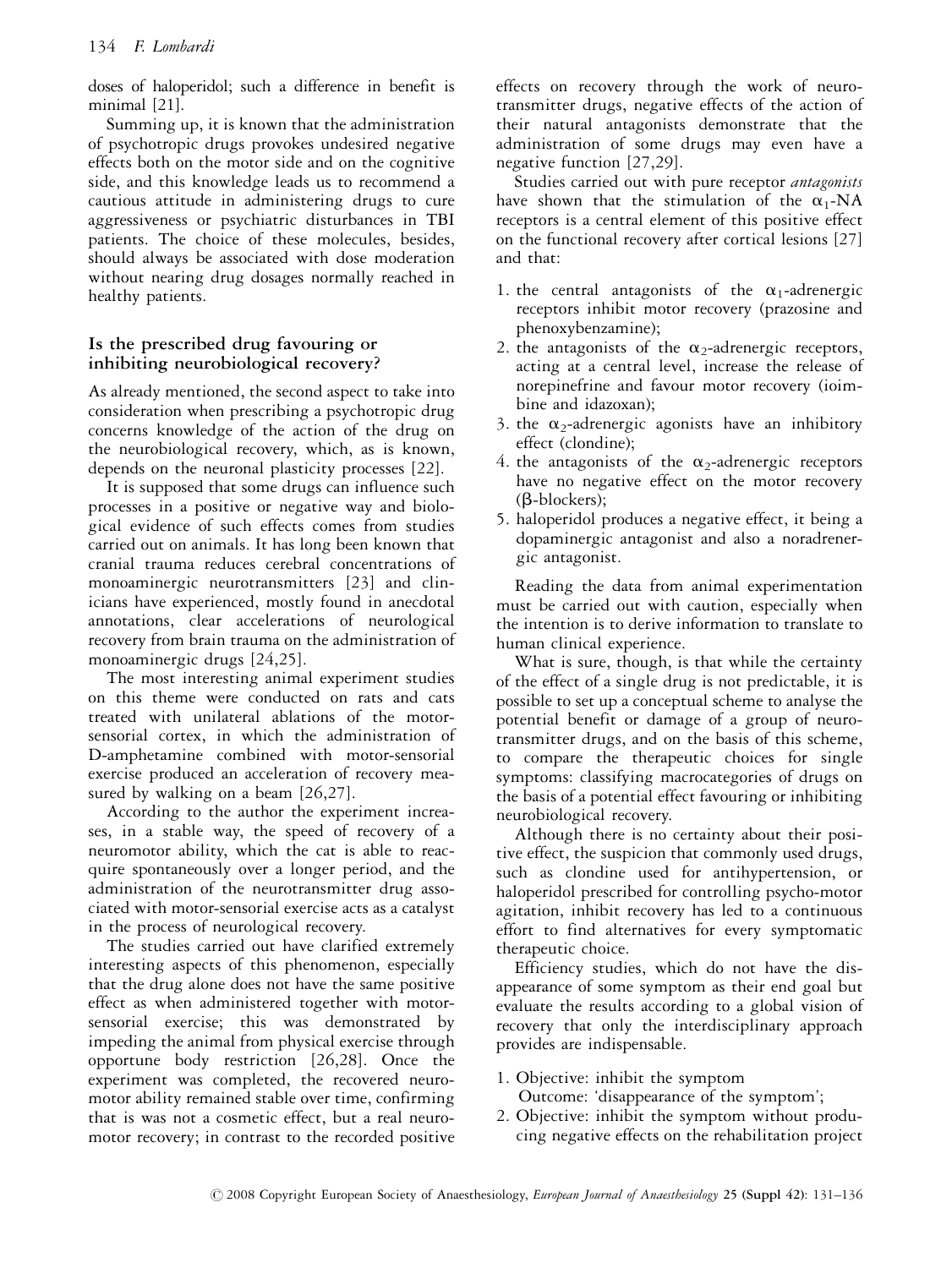Outcomes: 'disappearance of the symptom' and 'no negative effect on the rehabilitation project';

3. Objective: inhibit the symptom without producing negative effects on the rehabilitation project and without inhibiting neurological recovery Outcomes: 'disappearance of the symptom' and 'no negative effect on the rehabilitation project', 'speeding-up//enhancing the neurological recovery'.

In the third scheme the speeding-up of the recovery is the primary outcome, while the disappearance of the symptom represents a secondary outcome.

### Conclusions

Pharmacological intervention in rehabilitation has increasingly become the object of studies on effectiveness and, over the last few years, has shown progressive improvement in their methodological quality.

Guidelines have been published that have ordered the scientific evidence available to date and allowed for the rationalization of the theme of neurobehavioural sequelae following severe TBI.

Studies on effectiveness, which take into consideration not only the resolution of the symptoms but also the influence of the drug on the rehabilitation project and above all on the neurobiological recovery process, are necessary.

We require rules for prescribing, which respect the following needs:

- <sup>&</sup>gt; the therapeutic choice must not be self-referring (according to the doctor's point of view);
- <sup>&</sup>gt; correction of the symptoms must be considered in relation to the project as a whole, harmonizing different points of view (interdisciplinary vision of a pharmacological strategy);
- <sup>&</sup>gt; in prescribing any drug, one must take into consideration the hypothesis that it may favour or damage the patient's neurobiological recovery (primary outcome of the rehabilitation project).

#### References

- 1. Fann JR, Katon WJ, Uomoto JM et al. Psychiatric disorders and functional disability in outpatients with traumatic brain injuries. Am J Psychiatry 1995; 152: 1493–1499.
- 2. Prigatano GL. Personality disturbances associated with traumatic brain injury. J Consult Clin Psychol 1992; 60: 360–368.
- 3. Warden DL, Gordon B, McAllister TW et al. Guidelines for the pharmacologic treatment of neurobehavioral sequelae of traumatic brain injury. Neurobehavioral Guidelines Working Group. J Neurotrauma 2006; 23: 1468–1501.
- 4. Koponen S, Taiminen T, Portin R et al. Axis I and II psychiatric disorders after traumatic brain injury: a 30-year follow-up study. Am J Psychiatry 2002; 159: 1315–1321.
- 5. Gentilini M, Nichelli P, Schoenhuber R. Assessment of attention in mild head injury. In: Levin H, Eisenberg H, Benton A, eds. Mild Head Injury. New York, USA: Oxford University Press, 1989: 163–175.
- 6. Raskin SA, Mateer CA. Neuropsychological Management of Mild Traumatic Brain Injury. New York, USA: Oxford University Press, 2000.
- 7. Lezak MD. Neuropsychological Assessment, 3rd edn. New York, USA: Oxford University Press, 1995.
- 8. McAllister TW. Neuropsychiatric Sequelae of Head Injuries. Psychiatr Clin North Am 1992; 15: 395–413.
- 9. Wolf AP, Gleckman AD, Cifu DX et al. The prevalence of agitation and brain injury in skilled nursing facilities: a survey. Brain Inj 1996; 10: 241-245.
- 10. Tateno A, Jorge RE, Robinson RG. Clinical correlates of aggressive behavior after traumatic brain injury. J Neuropsychiatry Clin Neurosci 2003; 15: 155–160.
- 11. Arciniegas DB, Topkoff J, Silver JM. Neuropsychiatric aspects of traumatic brain injury. Curr Treat Options Neurol 2000; 2: 169–186.
- 12. Kudoh A, Takase H, Takahira Y, Takazawa T. Postoperative confusion increases in elderly longterm benzodiazepine users. Anesth Analg 2004; 99: 1674–1678.
- 13. Paterniti S, Dufouil C, Alperovitch A. Long-term benzodiazepine use and cognitive decline in the elderly: the epidemiology of vascular aging study. J Clin Psychopharmacol 2002; 22: 285–293.
- 14. Golombok S, Moodley P, Lader M. Cognitive impairment in long-term benzodiazepine users. Psychol Med 1988; 18: 365–374.
- 15. Stewart SA. The effect of benzodiazepines on cognition. J Clin Psychiatry 2005; 66: 9–13.
- 16. Mintzer MZ, Griffiths RR. Drugs, memory and metamemory: a dose-effect study with lorazepam and scopolamine. Exp Clin Psychopharmacol 2005; 13: 336-347.
- 17. Barker MJ, Greenwood KM, Jackson M, Crowe SF. Cognitive effects of long-term benzodiazepine use: a meta-analysis. CNS Drugs 2004; 18: 37–48.
- 18. Morrens M, Wezenberg E, Verkes RJ et al. Psychomotor and memory effects of haloperidol, olanzapine, and paroxetine in healthy subjects after short-term administration. J Clin Psychopharmacol 2007; 27: 15-21.
- 19. Woodward ND, Purdon SE, Meltzer HY, Zald DH. A meta-analysis of cognitive change with haloperidol in clinical trials of atypical antipsychotics: dose effects and comparison to practice effects. Schizophr Res 2007; 89: 211–224.
- 20. Meltzer HY, McGurk SR. The effects of clozapine, risperidone and olanzapine on cognitive function in schizophrenia. Schizophr Bull 1999; 25: 233-255.
- 21. Keefe RS, Seidman LJ, Christensen BK et al. Comparative effect of atypical and conventional antipsychotic drugs on neurocognition in first-episode psychosis: a randomized, double-blind trial of olanzapine versus low doses of haloperidol. Am J Psychiatry 2004; 161: 985–995.